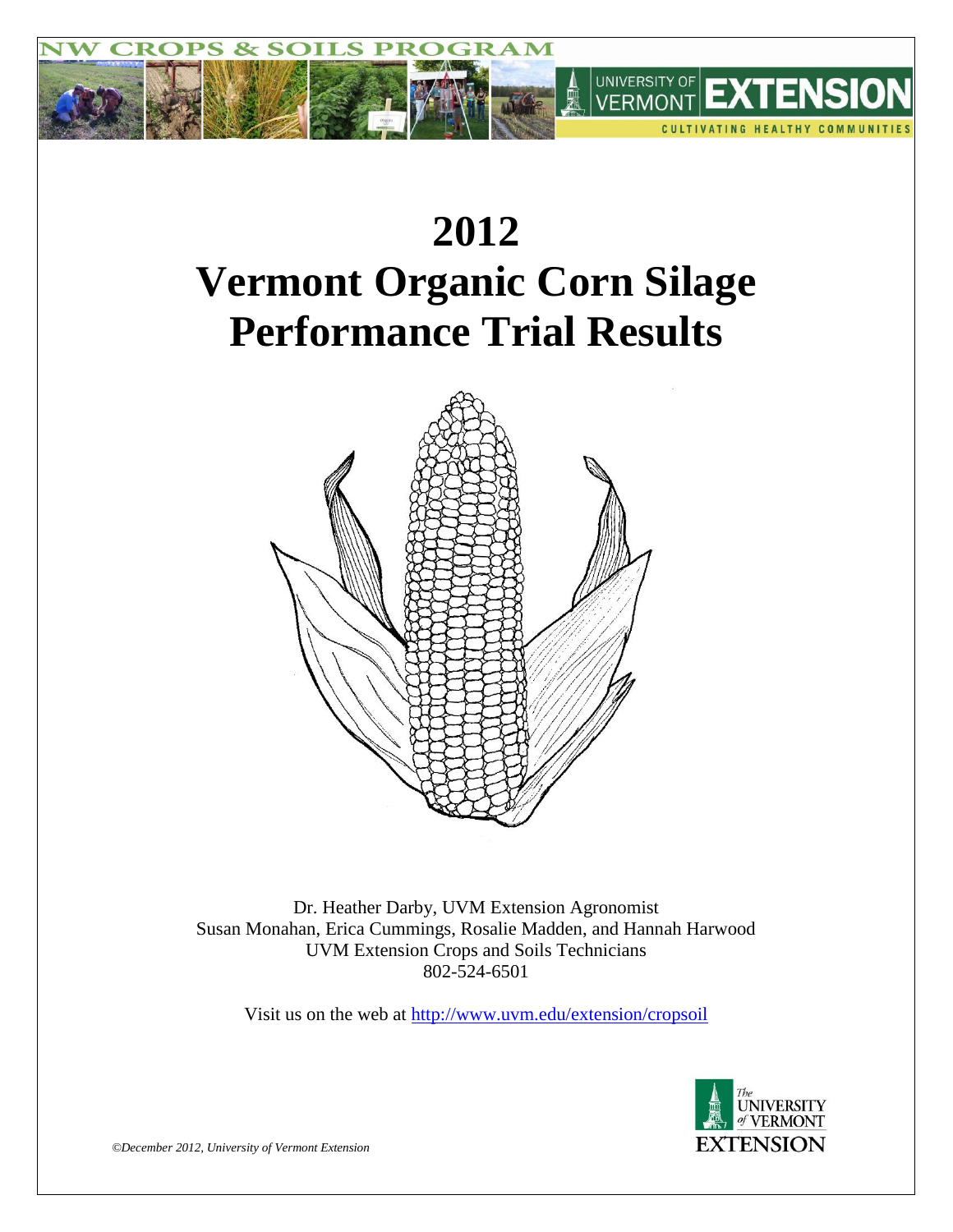## **2012 VERMONT ORGANIC CORN SILAGE PERFORMANCE TRIALS Heather Darby, University of Vermont Extension** Heather.Darby[at]uvm.edu

Many organic dairies are considering corn silage production to help reduce expensive concentrate purchases. Corn silage is a good source of energy/starch for livestock. In 2012, the University of Vermont Extension Northwest Crops and Soils Program conducted organic corn silage variety trials in Alburgh and Randolph, Vermont. The purpose of these trials is to provide unbiased performance comparisons of commercially available organic silage corn varieties. It is important to remember however, that the data presented are from replicated research trials from two locations in Vermont and represent only one season. Crop performance data from different locations and over several years should be compared before making varietal selections.

## **MATERIALS AND METHODS**

Organic corn silage performance trials were conducted at Borderview Research Farm in Alburgh, VT and Beidler Farm in Randolph, VT. All fields were certified organic by Vermont Organic Farmers, LLC. Several seed companies submitted varieties for evaluation (Table 1). Medium to late maturing corn varieties (86-105 RM) were evaluated at the Alburgh location and short season varieties (84-93 RM) at the Randolph site. Varieties in these trials ranged from 68 to 105 day relative maturity (RM). The specific varieties and their RM are listed in Table 2.

| <b>Albert Lea Seed</b>                 | <b>American Organic</b>       |
|----------------------------------------|-------------------------------|
| 1414 West Main Street                  | Art Scheele                   |
| <b>PO Box 127</b>                      | PO Box 385                    |
| Albert Lea, MN 56007                   | Warren, IL 61087              |
| $(800)$ 352-5247                       | $(866)$ 471-9465              |
|                                        |                               |
|                                        |                               |
| <b>Blue River Hybrids Organic Seed</b> | <b>Lakeview Organic Grain</b> |
| <b>Boucher Fertilizer</b>              | Klaas & Mary-Howell Martens   |
| 2343 Gore Road                         | Box 361                       |
| Highgate Center, VT                    | Penn Yan, NY 14527            |
| $(802) 868 - 3939$                     | $(315)$ 531-1038              |

#### **Table 1. Participating companies and local contact information.**

The soil type for this trial is Covington silty clay loam in Alburgh and Buckland stony loam in Randolph. The previous crop in Alburgh was wheat and grass sod in Randolph. Dairy manure was spread prior to plow down at a rate of 20 tons acre<sup>-1</sup> in Randolph, while 3 tons acre<sup>-1</sup> of chicken manure was spread in November 2011 in Alburgh. Seedbeds were prepared by conventional tillage methods. Corn was planted at a seeding rate of 34,000 seeds per acre with a John Deere 1750 four-row corn planter on 25-May in Alburgh. The seeding rate in Randolph was  $35,600$  seeds acre<sup>-1</sup> planted with a John Deere 7000 four-row corn planter on 12-Jun. Each plot was 5 ft. wide and 30 ft. (Alburgh) or 50 ft. (Randolph) long. The experimental design was a randomized complete block with two replications at each site. In Alburgh, plots were cultivated three times—with a tine-weeder on 15-Jun and 20-Jun and with a Brillion s-shank 4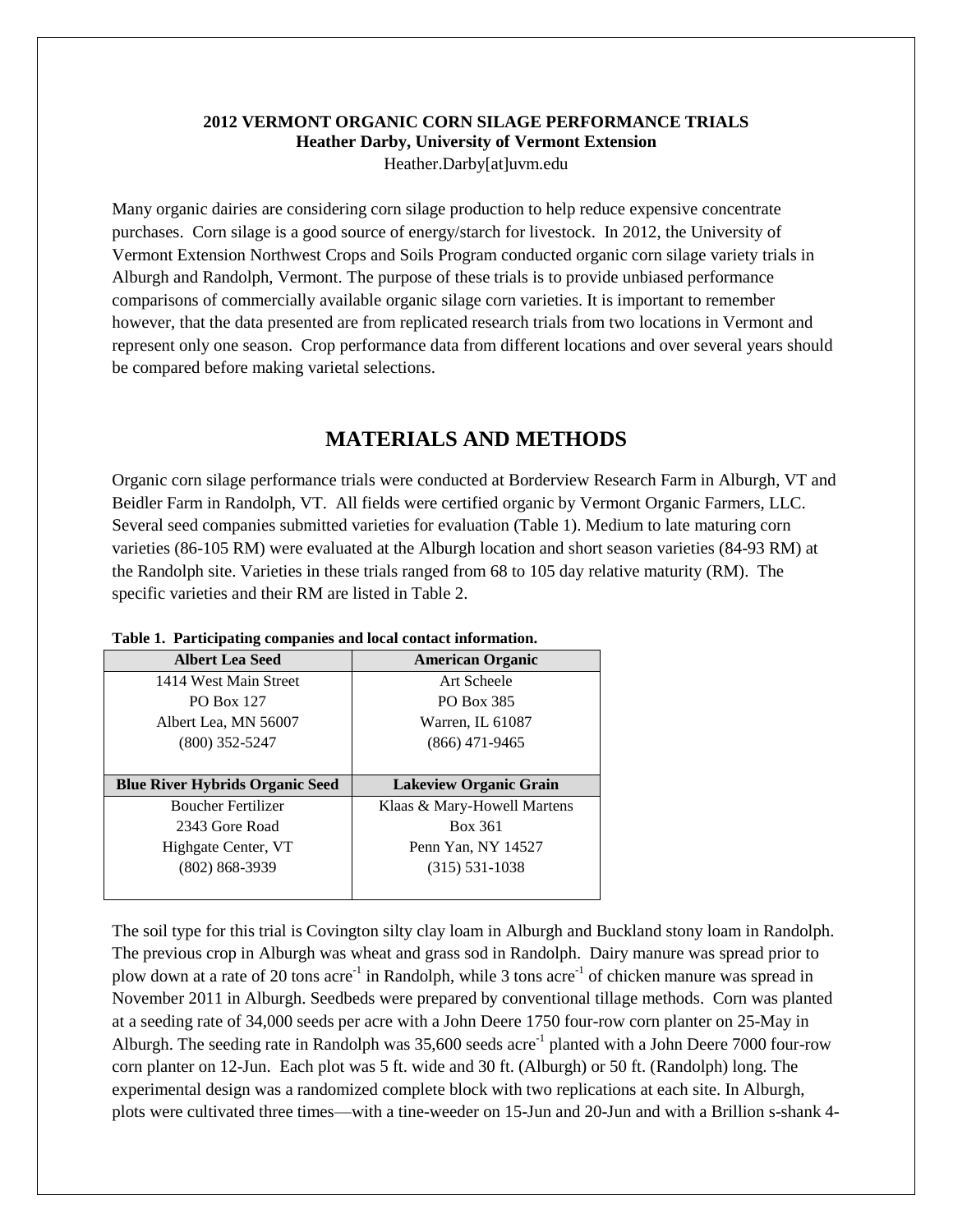row cultivator in 21-Jun. Plots in Randolph were cultivated once, on 3-Jul with a belly mount 2-row cultivator.

Plant populations were measured just prior to harvest. Plots in Alburgh were harvested on 19-Sep and 2- Oct, to target whole plant moisture of 60-70%. Plots were harvested with a John Deere two-row chopper. Whole plant silage was collected in a forage wagon and weighed on drive-up platform scales. The plots in Randolph were hand-harvested on 3-Oct. Two 17.5' row sections were harvested and weighed with a small platform scale. A subsample was chopped with a Troy-Bilt chipper-shredder and mixed thoroughly. A subsample of chopped corn was dried and analyzed for forage quality by Cumberland Valley Analytical Services, Inc. in Hagerstown, Maryland. Trial information is summarized in Table 3.

| <b>Variety</b>       | <b>Company</b>             | <b>RM</b> | <b>Description</b> | <b>Trial Location</b> |
|----------------------|----------------------------|-----------|--------------------|-----------------------|
| B915                 | American Organic Seed      | 84-86     | hybrid             | Randolph              |
| 2G68                 | American Organic Seed      | 85-87     | hybrid             | Randolph              |
| <b>VP3P78</b>        | American Organic Seed      | 85-88     | hybrid             | Randolph              |
| <b>VP3P26</b>        | American Organic Seed      | 87-91     | hybrid             | Randolph              |
| C912                 | American Organic Seed      | 91-93     | hybrid             | Randolph              |
| <b>VP3P55</b>        | American Organic Seed      | 91-95     | hybrid             | Alburgh               |
| C714                 | American Organic Seed      | 93-95     | hybrid             | Alburgh, Randolph     |
| 3G33                 | American Organic Seed      | 95        | hybrid             | Randolph              |
| VP3PX98              | American Organic Seed      | 102       | hybrid             | Alburgh               |
| 4G52                 | American Organic Seed      | 101-103   | hybrid             | Alburgh               |
| VP4P12LFY            | American Organic Seed      | 102-105   | hybrid             | Alburgh               |
| 23L99                | <b>Blue River Hybrid</b>   | 86        | hybrid             | Alburgh, Randolph     |
| 23A71                | <b>Blue River Hybrid</b>   | 86        | hybrid             | Alburgh, Randolph     |
| 25A16                | <b>Blue River Hybrid</b>   | 87        | hybrid             | Alburgh, Randolph     |
| 33L90                | <b>Blue River Hybrid</b>   | 93        | hybrid             | Alburgh               |
| 34C17                | <b>Blue River Hybrid</b>   | 94        | hybrid             | Alburgh               |
| <b>Wapsie Valley</b> | Lakeview Organic Seed      | 87        | $OP*$              | Alburgh, Randolph     |
| D2901                | Lakeview Organic Seed      | 90        | hybrid             | Alburgh               |
| VO.23-86N            | Viking Organic, Albert Lea | 86        | hybrid             | Alburgh               |
| VO.44-86N            | Viking Organic, Albert Lea | 87        | hybrid             | Alburgh, Randolph     |
| VO.85-90N            | Viking Organic, Albert Lea | 90        | hybrid             | Alburgh               |
| V80-92N              | Viking, Albert Lea Seed    | 92        | hybrid             | Alburgh               |

**Table 2. Organic corn varieties evaluated in Alburgh and Randolph, Vermont, 2012.**

*\*OP open-pollinated*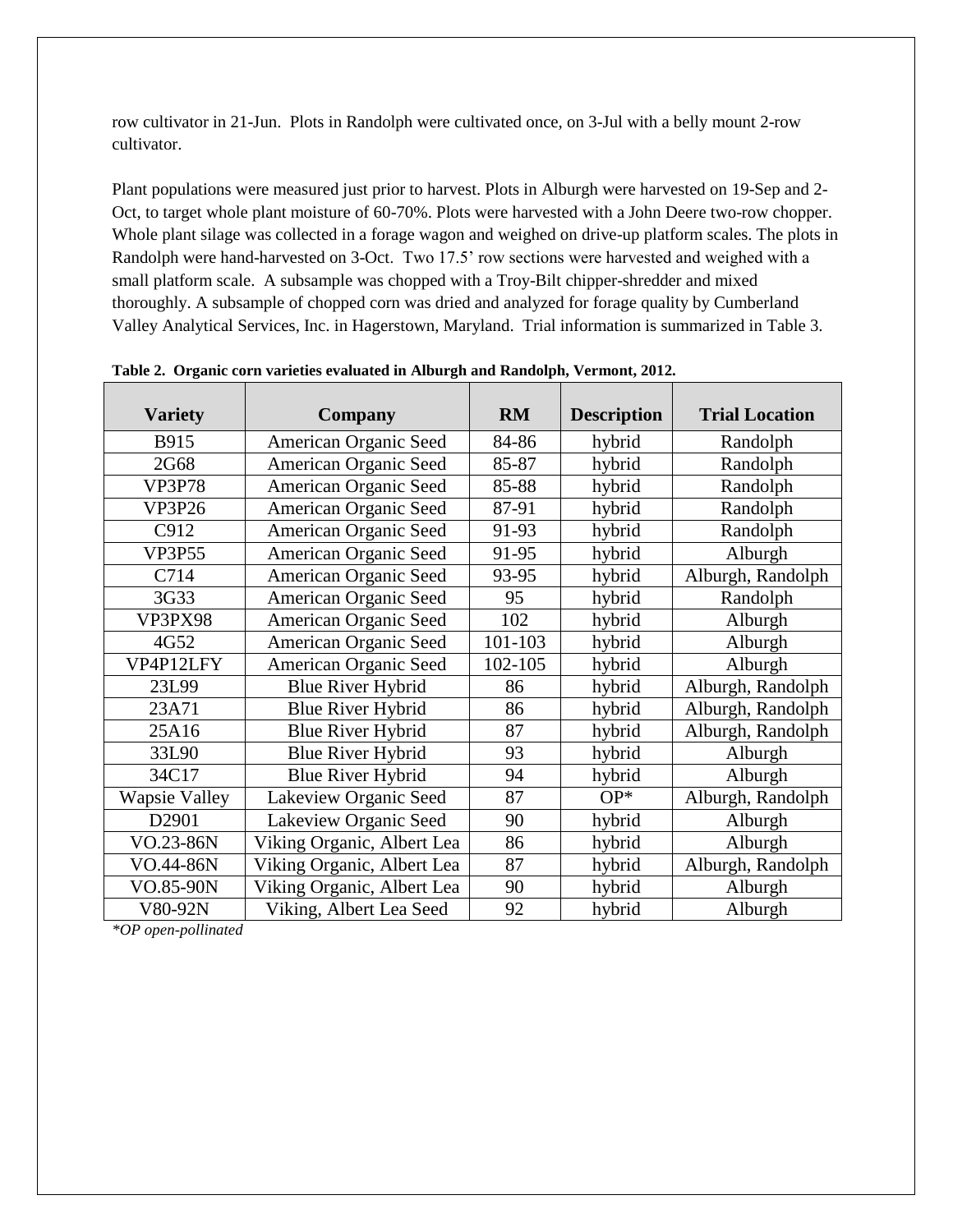| <b>Trial Information</b>  | Alburgh, VT                | Randolph, VT                       |
|---------------------------|----------------------------|------------------------------------|
| Soil type                 | silty clay loam            | stony loam                         |
| Previous crop             | wheat                      | sod                                |
| Row width (in)            | 30                         | 30                                 |
| Plot size                 | $5' \times 30'$            | $5' \times 50'$                    |
| Planting date             | $25$ -May                  | $12$ -Jun                          |
|                           | tineweed 15-Jun            |                                    |
|                           | tineweed 20-Jun            |                                    |
| Row cultivation           | S-shank cultivate 21-Jun   | 2-row cultivator 3-Jul             |
| Seeding rate (seeds/acre) | 34,000                     | 35,600                             |
| Tillage operations        | spring plow, tine-weed     | spring plow, 2-row cultivator      |
| Manure application        | chicken – 3 tons $ac^{-1}$ | dairy - $20 \text{ tons } ac^{-1}$ |
| Harvest date              | 19-Sep and 2-Oct           | $3-Oct$                            |

Silage quality was analyzed using wet chemistry techniques at the Cumberland Valley Forage Laboratory. Plot samples were analyzed for crude protein (CP), acid detergent fiber (ADF), neutral detergent fiber (NDF), starch, and various other nutrients. Mixtures of true proteins, composed of amino acids, and nonprotein nitrogen make up the CP content of forages. The CP content of forages is determined by measuring total N and multiplying by 6.25. The bulky characteristics of forage come from fiber. Forage feeding values are negatively associated with fiber since the less digestible portions of plants are contained in the fiber fraction. The detergent fiber analysis system separates forages into two parts: cell contents, which include sugars, starches, proteins, non-protein nitrogen, fats and other highly digestible compounds; and the less digestible components found in the fiber fraction. The total fiber content of forage is contained in the neutral detergent fiber (NDF). Chemically, this fraction includes cellulose, hemicellulose, and lignin. Because of these chemical components and their association with the bulkiness of feeds, NDF is closely related to feed intake and rumen fill in cows. Recently, forage testing laboratories have begun to evaluate forages for NDF digestibility. Evaluation of forages and other feedstuffs for NDF digestibility is being conducted to aid prediction of feed energy content and animal performance. Research has demonstrated that lactating dairy cows will eat more dry matter and produce more milk when fed forages with optimum NDF digestibility (dNDF). Forages with increased NDF digestibility will result in higher energy values, and perhaps more importantly, increased forage intakes. Forage NDF digestibility can range from 20–80%. Non-fiber carbohydrates (NFC) include starches, sugars, and pectins. Non-structural carbohydrates (NSC) and total digestible nutrients (TDN) are calculated variables from the measured forage analysis.

Net energy of lactation (NEL) is calculated based on concentrations of NDF and ADF. NEL can be used as a tool to determine the quality of a ration, but should not be considered the sole indicator of the quality of a feed, as NEL is affected by the quantity of a cow's dry matter intake, the speed at which her ration is consumed, the contents of the ration, feeding practices, the level of her production, and many other factors. Most labs calculate NEL at an intake of three times maintenance. Starch can also have an effect on NEL, where the greater the starch content, the higher the NEL (measured in Mcal per pound of silage), up to a certain point. High grain corn silage can have average starch values exceeding 40%, although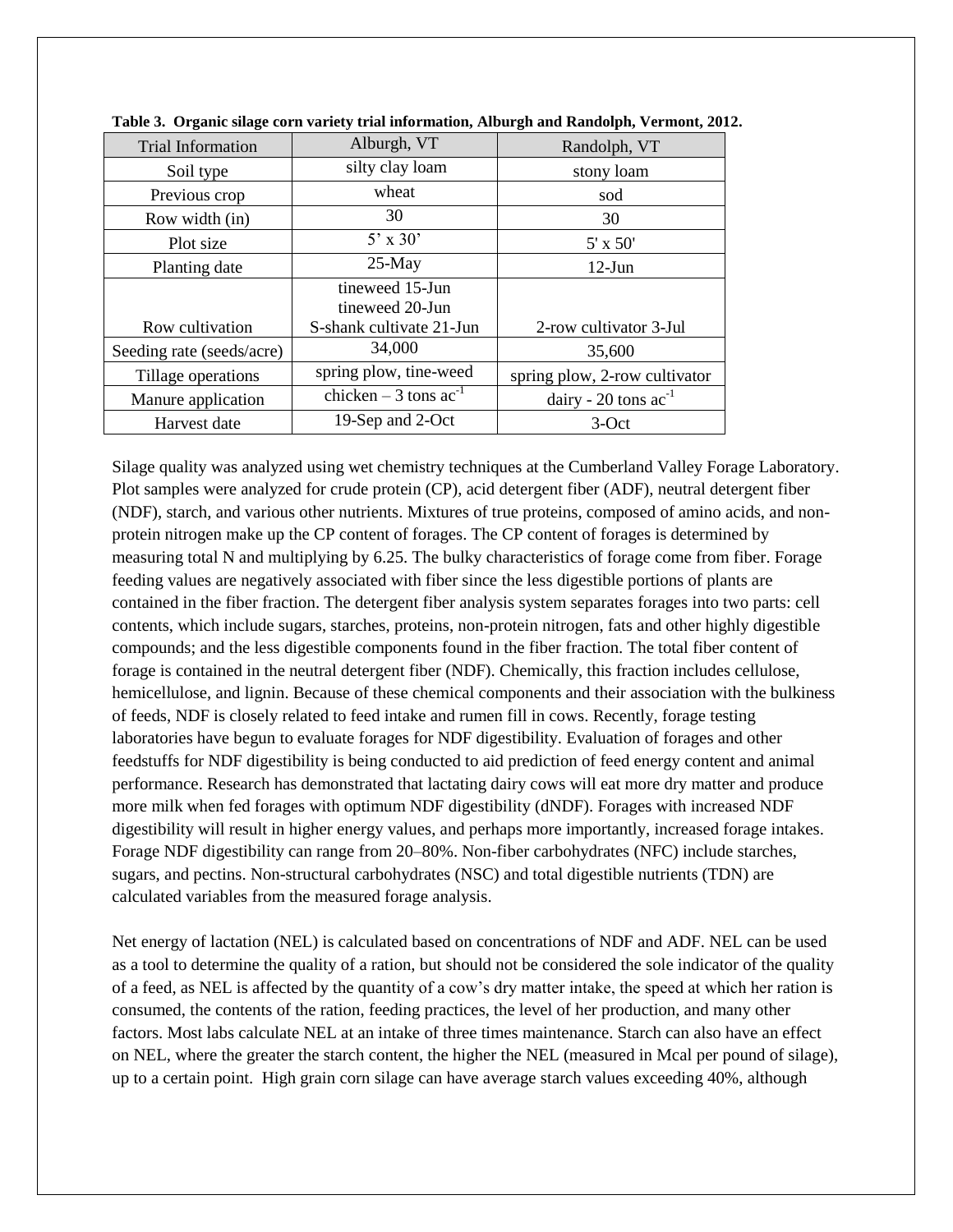levels greater than 30% are not considered to affect energy content, and might in fact have a negative impact on digestion. Starch levels vary from field to field, depending on growing conditions and variety.

The silage performance indices of milk per acre and milk per ton were calculated using a model derived from the spreadsheet entitled, "MILK2007" developed by researchers at the University of Wisconsin. Milk per ton measures the pounds of milk that could be produced from a ton of silage. This value is generated by approximating a balanced ration from corn silage that meets animal energy, protein, and fiber needs. The value is based on a standard cow weight and level of milk production. Milk per acre is calculated by multiplying milk per ton by silage dry matter yield. Therefore, milk per ton is an overall indicator of forage quality and milk per acre an indicator of forage yield and quality. Milk per ton and milk per acre calculations provide relative rankings of forage samples, but should not be considered as predictive of actual milk responses in specific situations for the following reasons:

- 1) Equations and calculations are simplified to reduce inputs for ease of use,
- 2) Farm to farm differences exists,
- 3) Genetic, dietary, and environmental differences affecting feed utilization are not considered.

Variations in yield and quality can occur because of variations in genetics, soil, weather, and other growing conditions. Statistical analysis makes it possible to determine, whether a difference among varieties is real or whether it might have occurred due to other variations in the field. At the bottom of each table, a LSD value is presented for each variable (i.e. yield). Least Significant Differences (LSD) at the 10% level of probability are shown. Where the difference between two varieties within a column is equal to or greater than the LSD value at the bottom of the column, you can be sure in 9 out of 10 chances that there is a real difference between the two varieties. Varieties that were not significantly lower in performance than the highest hybrid in a particular column are indicated with an asterisk. In the example below, A is significantly different from C but not from B. The difference between A and B is equal to 1.5 which is less than the LSD value of 2.0. This means that these varieties did not differ in yield. The difference between A and C is equal to 3.0 which is greater than the LSD value of 2.0. This means that the yields of these varieties were significantly different from one another. The asterisk indicates that B was not significantly lower than the top yielding variety.

| <b>Variety</b> | Yield  |
|----------------|--------|
| A              | $9.0*$ |
| B              | $7.5*$ |
| C              | 6.0    |
| LSD            | 2.0    |

## **RESULTS AND DISCUSSION**

Seasonal precipitation and temperature recorded at weather stations near each trial location are presented in Table 4. The 2012 season was warmer and drier than normal. In Alburgh, June, July, and August precipitation was 1.9 inches below normal. For the same period, precipitation in Randolph was 0.8 inches below normal. The total accumulated Growing Degree Days (GDDs) for corn growth based on a 50°-86°F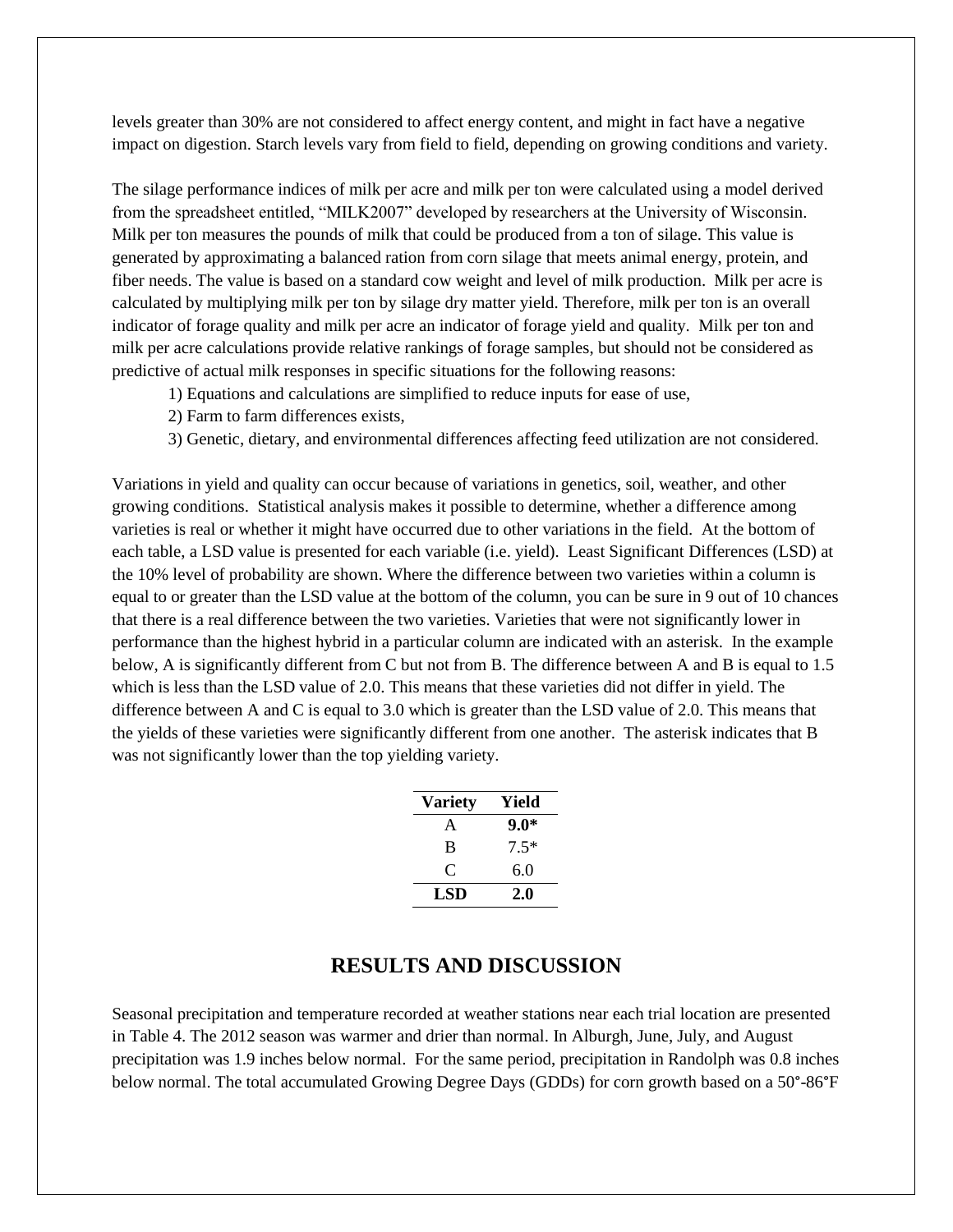temperature scale, was 2,717 days in Alburgh and 2,260 days in Randolph. For the growing season, the accumulated GDD was above average by 324 GDD in Alburgh and 326 GDD in Randolph.

| Alburgh, VT                       | May  | June   | July   | August | September | October |
|-----------------------------------|------|--------|--------|--------|-----------|---------|
| Average temperature $(^{\circ}F)$ | 60.5 | 67.0   | 71.4   | 71.1   | 60.8      | 52.4    |
| Departure from normal             | 4.10 | 1.20   | 0.80   | 2.30   | 0.20      | 4.20    |
|                                   |      |        |        |        |           |         |
| Precipitation (inches)            | 3.9  | 3.2    | 3.8    | 2.9    | 5.4       | 4.1     |
| Departure from normal             | 0.5  | $-0.5$ | $-0.4$ | $-1.0$ | 1.7       | 0.5     |
|                                   |      |        |        |        |           |         |
| Growing Degree Days (base 50°F)   | 370  | 504    | 657    | 650    | 364       | 172     |
| Departure from normal             | 102  | 30     | 17     | 69     | 46        | 60      |

|  |  |  | Table 4. 2012 Weather data for Alburgh and Randolph, Vermont. |  |
|--|--|--|---------------------------------------------------------------|--|
|--|--|--|---------------------------------------------------------------|--|

Based on weather data from Davis Instruments Vantage pro2 with Weatherlink data logger. Historical averages for 30 years of NOAA data (1981-2010). Precipitation data from June-September 2012 is based on Northeast Regional Climate Center data from an observation station in Burlington, VT.

| Randolph, VT                    | June | July   | August | September | October |
|---------------------------------|------|--------|--------|-----------|---------|
| Average Temperature (°F)        | 64.6 | 70.9   | 70.5   | 59.8      | 51.5    |
| Departure from normal           | 1.0  | 2.9    | 3.7    | 0.4       | 5.6     |
|                                 |      |        |        |           |         |
| Precipitation (inches)          | 4.2  | 4.1    | 3.4    | 3.9       | 4.7     |
| Departure from normal           | 0.1  | $-0.2$ | $-0.7$ | 0.3       | 0.5     |
|                                 |      |        |        |           |         |
| Growing Degree Days (base 50°F) | 445  | 626    | 627    | 370       | 192     |
| Departure from normal           | 37   | 68     | 108    | 37        | 76      |

Based on Northeast Region Climate Center data from observation stations in Bethel, VT. Historical averages for 30 years of NOAA data (1981-2010).

## *Alburgh Yield and Quality*

Corn populations varied significantly in Alburgh (Table 5). Two varieties, VO85-90 (Viking Organic) and VP3P55 (American Organic) had populations significantly higher than other varieties in the trial. Their populations were about 35,000 plants  $ac^{-1}$ , whereas the trial mean was about 25,000 plants  $ac^{-1}$ . The recommended final plant population for corn silage is 32,000 to 34,000 plants per acre. VO85-90 and VP3P55 exceeded this, however, the next highest population was  $30,000$  plants acre<sup>-1</sup>, and all the other varieties in the trial had populations less than the recommended amount. Plant populations may have been partially impacted by cultivation strategies implemented at the Alburgh site. Reduced plant populations may also be a result of poor seed quality or vigor early in the season. Germination rates should be recorded in future variety trials.

Corn silage yields are reported on 35% dry matter basis (Table 5; Figure 1). The highest yielding corn variety, VP4P12LFY (American Organic), was a 102-day corn. However, the next highest yielding varieties, 33L90 (Blue River Hybrids), C714 (American Organic), and VO85-90 (Viking Organic) had relative maturities of 90-93 days and were statistically similar to the highest yielding variety. Variety 23A71 (Blue River Hybrids) had a crude protein of 10.4%, significantly higher than any other variety in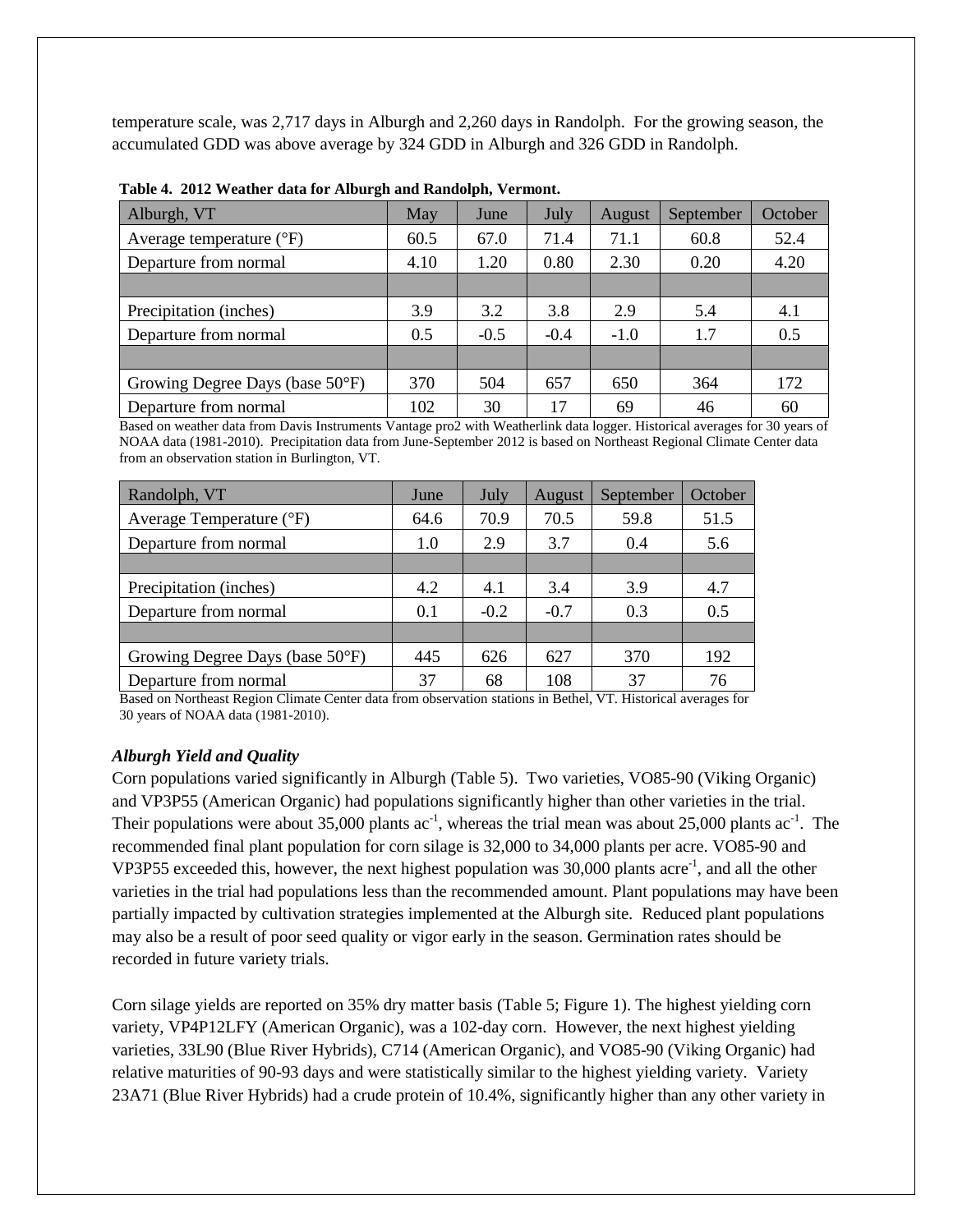the trial. The corn silage varieties were not significantly different from each other for other forage quality characteristics. Milk per acre is an indicator of forage yield and quality (milk ton<sup>-1</sup> \* dry matter yield acre<sup>-1</sup>). Varieties that yielded the highest, also generally had the highest milk per acre values.

|                      | Pop       | Yield     |         | Forage Quality Characteristics |            |           |           |                |            |            | Milk per   |      |        |
|----------------------|-----------|-----------|---------|--------------------------------|------------|-----------|-----------|----------------|------------|------------|------------|------|--------|
|                      | plants    | tons      | CP      | <b>ADF</b>                     | <b>NDF</b> | dNDF      | Starch    | <b>NEL</b>     | <b>TDN</b> | <b>NFC</b> | <b>NSC</b> | ton  | acre   |
| <b>Variety</b>       | $ac^{-1}$ | $ac^{-1}$ | $\%$    | $\%$                           | $\%$       | $\%$      | $\%$      | Mcal $lb^{-1}$ | $\%$       | $\%$       | %          | lbs. | lbs.   |
| Vp4P12LFY            | 30637     | $33.0*$   | 7.7     | 27.9                           | 48.4       | 51.8      | 29.1      | 0.735          | 70.5       | 40.1       | 29.5       | 2721 | 31017* |
| 33L90                | 29911     | $29.5*$   | 8.6     | 26.6                           | 45.5       | 52.1      | 30.1      | 0.740          | 71.0       | 42.4       | 30.9       | 2831 | 29213* |
| C714                 | 30637     | $27.1*$   | 7.8     | 26.0                           | 43.6       | 55.1      | 33.9      | 0.750          | 72.0       | 44.4       | 34.2       | 2895 | 27465* |
| VO85-90N             | 35284*    | $26.4*$   | 8.1     | 26.9                           | 45.1       | 53.7      | 31.2      | 0.735          | 70.9       | 42.8       | 31.8       | 2824 | 26260* |
| 25A16                | 27733     | 23.1      | 8.2     | 27.6                           | 45.9       | 52.2      | 30.4      | 0.740          | 71.1       | 42.2       | 31.5       | 2784 | 22481* |
| VO <sub>23</sub> -86 | 26426     | 22.0      | 9.3     | 29.3                           | 50.8       | 54.3      | 24.3      | 0.715          | 68.7       | 36.0       | 25.2       | 2727 | 21046  |
| 4G52                 | 21344     | 21.7      | 7.7     | 23.1                           | 39.4       | 57.2      | 36.9      | 0.770          | 74.0       | 48.7       | 37.6       | 2996 | 22882* |
| Vp3Px98              | 27443     | 21.2      | 8.6     | 26.2                           | 44.5       | 57.6      | 32.1      | 0.760          | 72.4       | 42.2       | 32.5       | 3006 | 22217  |
| Vp3P55               | 34703*    | 21.0      | 8.0     | 27.9                           | 47.4       | 53.4      | 30.9      | 0.740          | 71.0       | 39.9       | 31.0       | 2809 | 20625  |
| VO44-86              | 21199     | 19.1      | 9.2     | 28.9                           | 50.0       | 54.5      | 24.7      | 0.710          | 68.5       | 36.6       | 25.4       | 2745 | 18385  |
| 80-92N               | 24394     | 19.0      | 8.7     | 29.1                           | 48.9       | 52.1      | 25.5      | 0.725          | 69.7       | 38.7       | 26.7       | 2793 | 18579  |
| 23L99                | 18295     | 18.5      | 9.0     | 27.6                           | 47.7       | 53.8      | 27.5      | 0.725          | 69.7       | 39.4       | 28.3       | 2776 | 18120  |
| Wapsie Valley        | 23813     | 17.2      | 8.8     | 30.6                           | 51.8       | 52.2      | 23.4      | 0.710          | 68.2       | 35.2       | 24.2       | 2667 | 16107  |
| 23A71                | 15246     | 14.6      | $10.4*$ | 27.0                           | 47.9       | 54.7      | 25.3      | 0.725          | 69.6       | 37.5       | 26.4       | 2785 | 20070  |
| D <sub>2901</sub>    | 20618     | 9.0       | 9.4     | 25.1                           | 43.0       | 54.8      | 33.0      | 0.750          | 72.1       | 43.3       | 33.5       | 2907 | 9138   |
| Trial mean           | 25846     | 21.5      | 8.6     | 27.3                           | 46.6       | 53.9      | 29.2      | 0.735          | 70.6       | 40.6       | 29.9       | 2818 | 21574  |
| LSD(0.10)            | 4307      | 7.10      | 0.979   | <b>NS</b>                      | <b>NS</b>  | <b>NS</b> | <b>NS</b> | <b>NS</b>      | <b>NS</b>  | <b>NS</b>  | <b>NS</b>  | NS   | 8756   |

**Table 5. Organic corn silage yield and quality, Alburgh, Vermont, 2012.**

\*Values indicated with an asterisk did not perform significantly lower than the top-performing treatment in a particular column.

Values shown in bold are of the highest value or top performing.

NS – No significant difference between treatments.

Figure 2 displays the relationship between milk per ton and milk per acre. The dotted lines dividing the figures into four quadrants represent the mean milk per ton and milk per acre for the location. Therefore, varieties that fall above and to the right of the lines performed above average and hybrids below or to the left of the lines performed below average. Milk per ton measures the pounds of milk that could theoretically be produced from one ton of silage. Milk per acre is calculated by multiplying the milk per ton value by silage dry matter yield. Thus, milk per ton is an overall indicator of forage quality and milk per acre is an indicator of forage yield and quality. The varieties C714 (American Organic), VP4P12LFY (American Organic), 33L90 (Blue River Hybrids), 25A16 (Blue River Hybrids), C714 (American Organic), and VO.85-90N (Viking Organic), and 4G52 (American Organic) all fell in the 'High Yield and Quality' quadrant (Figure 2).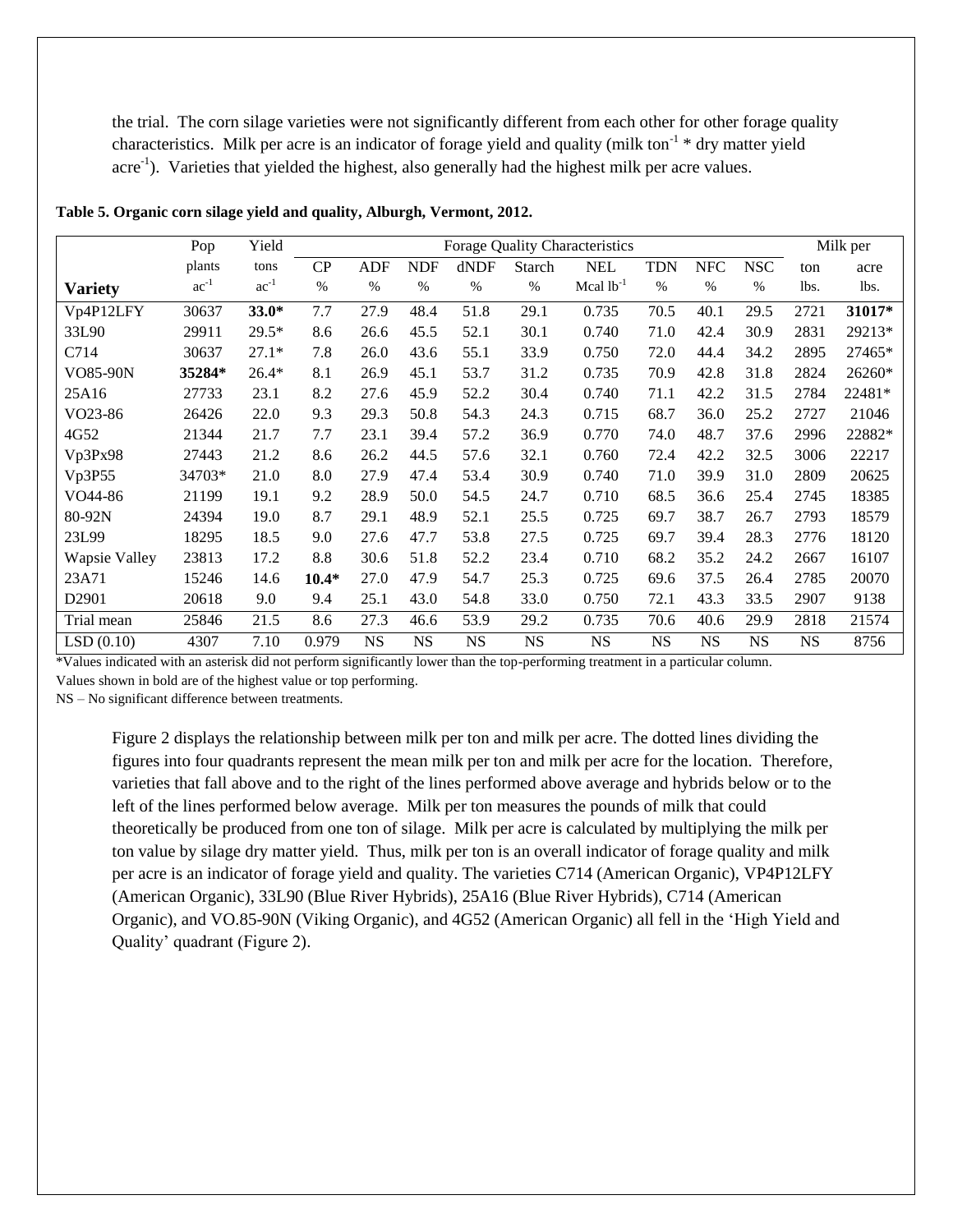

**Figure 1. Yield and protein of organic corn silage varieties, Alburgh, VT, 2012. Varieties with the same letter above the bar are not significantly different from each other.** 



**Figure 2. Milk performance of corn silage varieties, Alburgh, VT, 2012. Dotted lines indicate milk per ton and milk per acre averages.**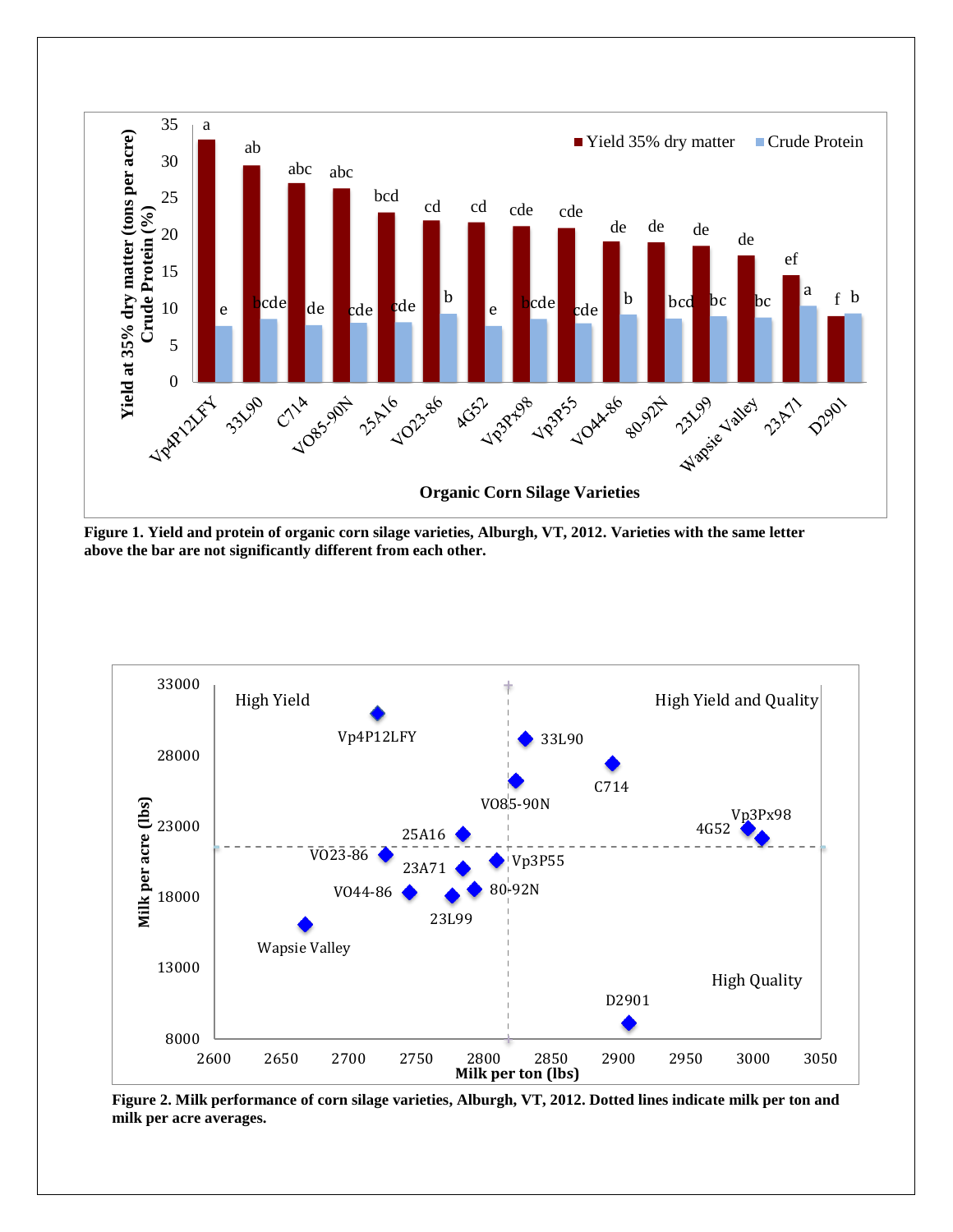## *Randolph Yield and Quality*

Corn silage grown in Randolph, VT had an average population of 31,000 plants acre<sup>-1</sup> and an average yield of 16.4 tons acre<sup>-1</sup> (Table 6). There were no significant differences in population, yield, or quality characteristics for the corn grown in Randolph (Table 6; Figure 3). The corn was harvested outside of the optimum moisture range of 60 to 70%. The average moisture content of the trial was 76% moisture (data not shown), which may account for some of the lack of differences noted between varieties.

## **Table 6. Organic corn silage yield and quality, Randolph, Vermont, 2012.**

|                | Pop       | Yield     |           | <b>Forage Quality Characteristics</b> |            |           |           |                |            |            |            | Milk per  |           |
|----------------|-----------|-----------|-----------|---------------------------------------|------------|-----------|-----------|----------------|------------|------------|------------|-----------|-----------|
|                | plants    | tons      | CP        | ADF                                   | <b>NDF</b> | dNDF      | Starch    | <b>NEL</b>     | <b>TDN</b> | <b>NFC</b> | <b>NSC</b> | ton       | acre      |
| <b>Variety</b> | $ac^{-1}$ | $ac^{-1}$ | %         | $\%$                                  | $\%$       | $\%$      | %         | Mcal $lb^{-1}$ | $\%$       | $\%$       | $\%$       | lbs.      | lbs.      |
| C912           | 30119     | 22.1      | 8.0       | 28.4                                  | 47.3       | 51.4      | 29.3      | 0.740          | 70.8       | 41.4       | 31.0       | 2735      | 21207     |
| Vp2p78         | 32110     | 18.1      | 7.3       | 30.7                                  | 49.6       | 52.9      | 28.2      | 0.725          | 69.9       | 39.5       | 29.4       | 2737      | 17267     |
| VO44-86        | 35346     | 17.0      | 6.7       | 27.8                                  | 44.9       | 55.1      | 31.7      | 0.750          | 72.1       | 44.8       | 33.7       | 2898      | 17175     |
| 23A71          | 29621     | 17.0      | 7.2       | 28.5                                  | 46.9       | 53.2      | 31.0      | 0.740          | 71.3       | 42.6       | 32.2       | 2824      | 16829     |
| B915           | 31861     | 16.9      | 7.7       | 29.5                                  | 48.6       | 52.9      | 29.0      | 0.735          | 70.6       | 40.4       | 30.1       | 2790      | 16560     |
| C714           | 31612     | 16.8      | 7.2       | 29.5                                  | 48.2       | 53.9      | 29.1      | 0.740          | 71.0       | 41.5       | 30.7       | 2829      | 24842     |
| 25A16          | 30865     | 16.1      | 6.9       | 27.8                                  | 45.7       | 54.8      | 32.1      | 0.755          | 72.4       | 44.3       | 33.7       | 2895      | 16250     |
| Vp3P26         | 32359     | 15.9      | 7.4       | 28.2                                  | 47.1       | 54.3      | 29.8      | 0.750          | 72.0       | 42.1       | 31.6       | 2879      | 16049     |
| 3G33           | 27878     | 15.6      | 7.0       | 30.4                                  | 49.9       | 53.1      | 27.2      | 0.730          | 70.1       | 40.0       | 29.0       | 2758      | 14799     |
| 23L99          | 28625     | 15.6      | 8.2       | 27.4                                  | 45.1       | 52.0      | 27.8      | 0.745          | 71.5       | 43.6       | 30.8       | 2819      | 15433     |
| Wapsie Valley  | 27381     | 13.7      | 7.1       | 31.1                                  | 50.4       | 49.9      | 26.2      | 0.720          | 69.1       | 39.2       | 28.0       | 2645      | 12520     |
| 2G68           | 29372     | 12.1      | 8.0       | 26.7                                  | 44.6       | 57.0      | 32.2      | 0.750          | 71.9       | 44.0       | 33.8       | 2874      | 12193     |
| Trial mean     | 30596     | 16.4      | 7.4       | 28.8                                  | 47.3       | 53.4      | 29.4      | 0.740          | 71.0       | 41.9       | 31.1       | 2807      | 16761     |
| LSD(0.10)      | <b>NS</b> | <b>NS</b> | <b>NS</b> | <b>NS</b>                             | <b>NS</b>  | <b>NS</b> | <b>NS</b> | <b>NS</b>      | <b>NS</b>  | NS         | <b>NS</b>  | <b>NS</b> | <b>NS</b> |

NS – No significant difference between treatments.



**Figure 3. Yield of organic corn silage varieties, Randolph, VT, 2012. There were no significant differences between varieties.**